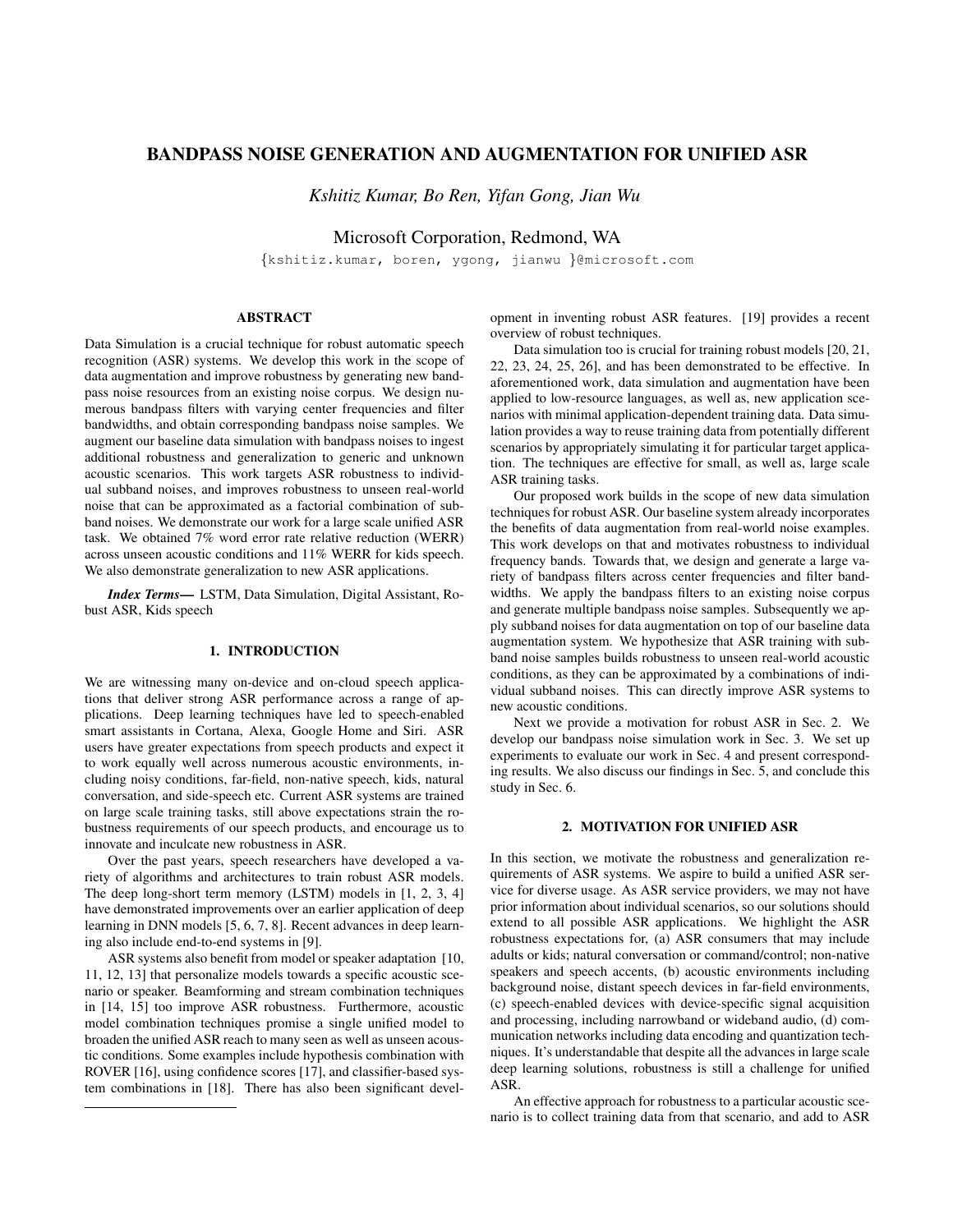training. The deep learning models are surprisingly good at memorizing diverse training data. Although useful, above approach is costly or infeasible in many applications. Any data collection requires very careful design to account for the diversity in speakers and acoustic environments. Furthermore, the target devices may be in parallel development, making the collected data outdated at a later point. We have also seen differences in above "engineered" data collection and that from live product usage.

Data simulation techniques provide effective ASR robustness, and has been demonstrated across applications [24]. These techniques leverage existing data resources and re-purpose data for target application domains. Some specific examples include far-field data simulation from near-field speech [23], or noisy speech simulation from clean speech corpus. Other examples include VTLP [21] and an application to low-resource languages in [20]. Next in Sec. 3, we develop our work for substantial ASR robustness on top of an already robust baseline.

# 3. BANDPASS NOISE SIMULATION FOR ASR

We have noted that data simulation is a critical technique and widely used in ASR community. It's standard to train ASR with data augmentation from noise and room impulse responses (RIR) for ASR robustness. That makes our models considerably more robust than training without data augmentation. Despite those gains, we still find applications with greater robustness requirements, *e.g.*, data from new far-field devices not seen in training, or an application to unseen acoustic conditions. Furthermore, a stronger data augmentation technique also improves the core ASR accuracy for scenarios with limited training data, some examples include accented and kids speech.

This work focuses on above aspects and motivates bandpass noise simulation to make ASR specifically robust to noise in individual frequency bands. This leads to greater richness in noise simulation; we also expect the ASR model to develop robustness to individual subband noises, as well as, the factorial combinations of subband noises. Alternatively we hypothesize that the trained model can generalize well to unseen noises that can be represented as a combination of numerous subband noise samples. This promises to substantially increase the ASR robustness to new acoustic conditions.

We describe our data simulation work with respect to Fig. 1. There "baseline" training denotes ASR training without data augmentation. We refer to "Standard Sim." as ASR training by augmenting ASR training corpus with standard data augmentation from an available noise corpus. For bandpass simulation we feed the noise corpus through bandpass filters at different center frequencies and bandwidths. "Bandpass Sim." training in Fig. 1 includes: (a) original ASR corpus, (b) data augmentation from a noise corpus, and (c) data augmentation from bandpass noise samples generated from a noise corpus.

## 3.1. Bandpass Filter Design

The bandpass filters for data simulation can be designed in numerous ways. For current work we chose 2-pole Butterworth bandpass filters. We note a particular bandpass filter with 3-dB band-width as  $B$ -Hz at center frequency  $C$ -Hz. For this work we designed the set:

$$
B \in \{200, 300, 400\} \tag{1}
$$

$$
C \in \{200, 300, 400, ..., 7500\}
$$
 (2)



Fig. 1. *ASR training for Baseline, Standard Simulation and Bandpass Simulation techniques. Note that Bandpass Simulation includes: (a) original ASR training data, (b) data augmentation from a noise corpus, and, (c) augmentation from bandpass noise samples.*

We select a noise sample from our noise corpus, obtain 8-16 randomly selected pairs  $(B, C)$  from above set, and generate corresponding bandpass noise samples. We iterate above procedure to all data in the noise corpus. Note that the selected set  $(B, C)$  will differ across individual noises in the noise corpus, leading to significant diversity in the generated bandpass samples. Above procedure has an effect of oversampling the noise corpus by 8-16 times, and starting from 1000 noise samples we produce upto 16000 unique bandpass samples. We believe above set of  $B$  and  $C$  provides adequate coverage for ASR robustness. We also do not anticipate a need to increase our current oversampling rate. This work focuses on smaller subbands so an upper limit of  $B$  as 400-Hz for 3-dB band-width provides a reasonable choice.

We also demonstrate a particular noise sample and corresponding bandpass noise samples from bandpass filters at different center frequencies (C) in Fig. 2. By incorporating a rich and diverse set of bandpass noise samples in data simulation, we expect our work to inculcate new ASR robustness to subband noises, as well as, realworld noise conditions.

## 4. EXPERIMENTS AND RESULTS

We conduct our experiments on a large vocabulary speech recognition task. We build a standard 6-layers unidirectional LSTM model with cross-entropy (CE) [5] criterion from a large data corpus from Microsoft speech services. This is anonymized data with personally identifiable information removed. With an objective to evaluate the robustness of new scenarios, we design our training set to include a mix of near-field as well as Xbox (far-field A), with a total of approximately 2500 hrs speech. This data includes a mix of command and query, dictation, and natural conversation. Our training noise corpus consists of over 1000 real-world noise samples, each 4-5 seconds long. The noise corpus was collected in a large variety of indoor as well as outdoor conditions.

We augment training data with above real-world noise samples. We also conduct tests on a very large repository of unseen noise resources from public noise data collection including other internal resources, MUSAN [27], and, noise data harvested from Youtube resources. For this work we didn't include RIRs in any of our simulation work. Our data simulation also includes audio gain perturbation to make the system robust to attenuated speech. We train ASR models for near loss-less decoding with frame-skips. We use 160-dim features for ASR training, where we stack the current 80-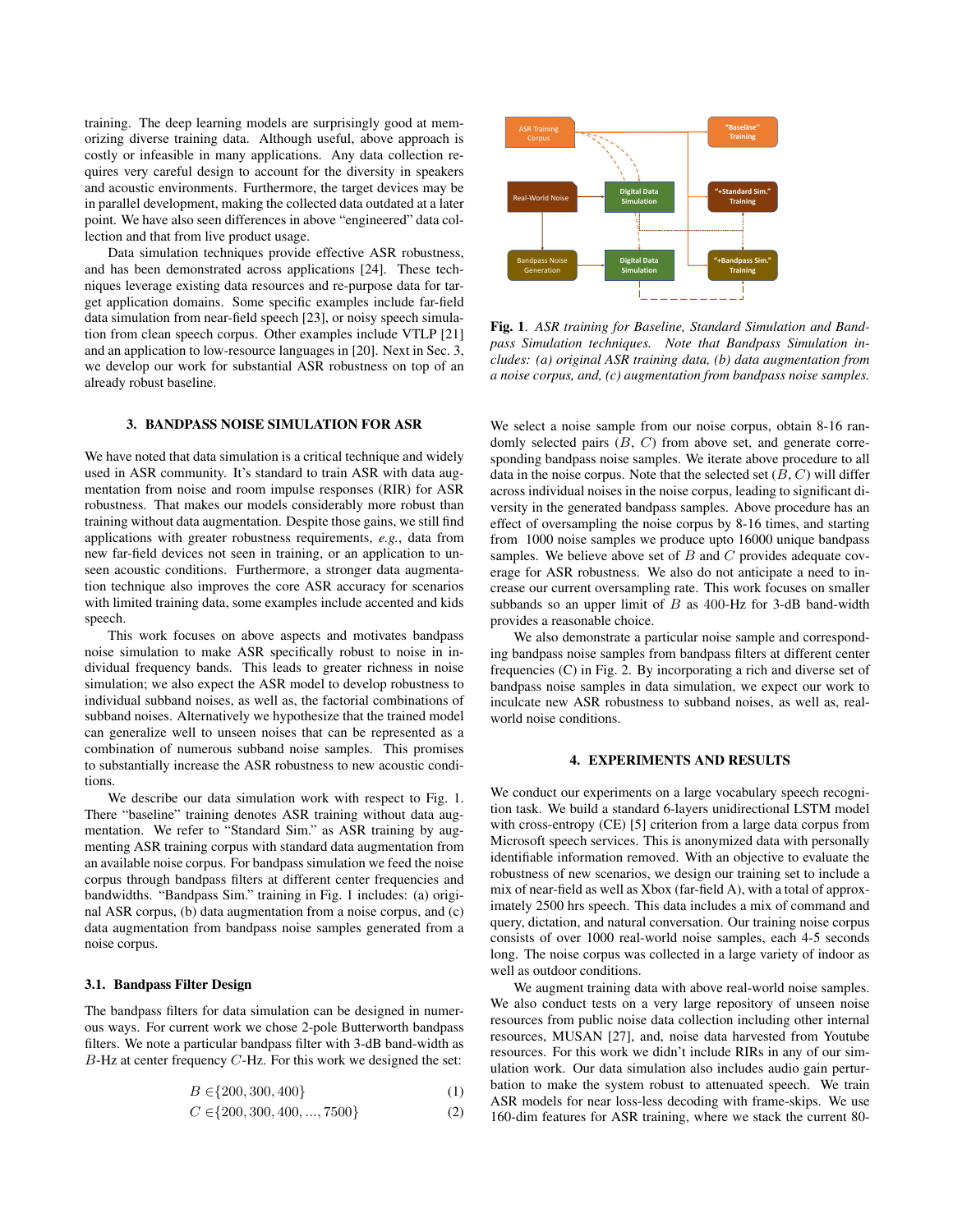

Fig. 2. *Representative subband noise samples. (a) snippet of a realworld noise. And subsequently bandpass noise samples for*  $B = 300$ *and center frequency C as (b) 500-Hz, (c) 1000-Hz, (d) 2000-Hz.*

Table 1. *WER [%] on large scale evaluation with over 100K utts.*

| Task      | <b>Baseline</b> | Spec | Stand. | <b>Bandpass</b> | Purely  |
|-----------|-----------------|------|--------|-----------------|---------|
|           |                 | Aug. | Sim.   | Sim.            | Subband |
| 100k Utts | 22.4            | 22.0 | 19.5   | 18.9            | 19.1    |

dim log-Mel features to the preceding feature we skipped in model evaluation. The feature processing time window is 25-msec with 10 msec window shift. Our LSTM cells have 1024 memory units with 9k acoustic output states. We test our work on a large variety of tasks with 5-20 hrs of speech in most scenarios. We use a 5-gram language model with a vocabulary of over 1M words.

We report word error rate (WER) results on a large variety of tasks seen as well as unseen in training. More specifically, "seen" refers to tasks like Xbox that was present in our training. We also clarify that "seen" only refers to the acoustic scenario and not the specific audio data, and reiterate that training and test sets are completely distinct. Similarly "unseen" refers to completely new acoustic applications that wasn't present in training. Our broad focus is to improve ASR for unseen scenarios as well as scenarios with limited training data.

### 4.1. Baseline for simulation techniques

We evaluate on a large scale task with over 100k utterances in Table 1. The task spans a variety of "seen" as well as "unseen" scenarios. The task spans a very large testing across a mix of the scenarios we discussed in sec. 2. We report the Baseline, *i.e.* w/o noise augmentation, Standard Simulation, SpecAugment, and the proposed Bandpass Simulation. We also present a controlled study in "Purely Subband" Simulation, where we applied data augmentation from only the generated subband noise, *i.e.* we didn't use the original noise corpus for augmentation.

#### *4.1.1. Standard Simulation*

As expected we see a strong evidence for data augmentation work with significant WER reduction from 22.4% (w/o augmentation) to 19.5% with Standard simulation technique. Thus Standard simulation constitutes an effective reference for our work, and our merit lies in improvements over the Standard simulation.

#### *4.1.2. SpecAugment*

SpecAugment is a simple and computationally cheap simulation, it randomly masks audio spectrum along time and frequency axes. It doesn't require additional resources like noise or RIR samples. In our implementation, we apply SpecAugment to 1-sec audio segments. We randomly selected different configuration for different segments of audio for significant diversity. SpecAugment work shows minimal gains over baseline in Table 1. And more importantly it's significantly weaker than Standard simulation. Recently SpecAugment has also been developed for larger scale E2E models in [28]. However, our current evaluations suggest limited SpecAugment gains for hybrid models.

### *4.1.3. Bandpass Simulation*

In Table 1 we also note that Bandpass simulation improves WER to 18.9%, and equivalently 3% WERR over Standard simulation on the very large scale 100k utterances task. These gains are very significant over a prior technique in SpecAugment. We also see merit in Purely-subband simulation, that improves WER to 19.1%, and is already better than our best reference in Standard simulation. Above study provides a key message that even though Purely-subband data augmentation wasn't directly trained on the original "fullband" noise corpus, it still shows better WER than Standard simulation. This suggests that training from the constituent subband noises ingests better robustness than training on original "fullband" noise corpus. Next we report individual scenarios and demonstrate significant robustness and generalization to unseen data.

# 4.2. Robustness to unseen speech scenarios

ASR is always evolving with new far-field devices or new acoustic conditions. We can't always train ASR for those devices to improve those scenarios. The upcoming results demonstrate broader ASR robustness to data or scenarios not seen in training. We report progress in 2 specific directions, (a) far-field device not seen in training, (b) unseen car acoustic scenario. Table 2 documents 1.5% WERR for test data from a far-field device that's seen in training, and more importantly 7.2% WERR for the unseen far-field device. Similarly, we report 7.3% WERR for the unseen car acoustic that consists of a variety of car noises in highway noise, wind noise and also at slow and fast speeds. We also achieved WER parity for near-field devices seen in training. Overall our work is applicable to existing as well as emerging devices.

# 4.3. Gains for emerging unseen applications

We expand this study to demonstrate gains for new ASR applications and report significant findings. In particular we report over 11.5% WERR for kids speech in Table 3 by improving WER from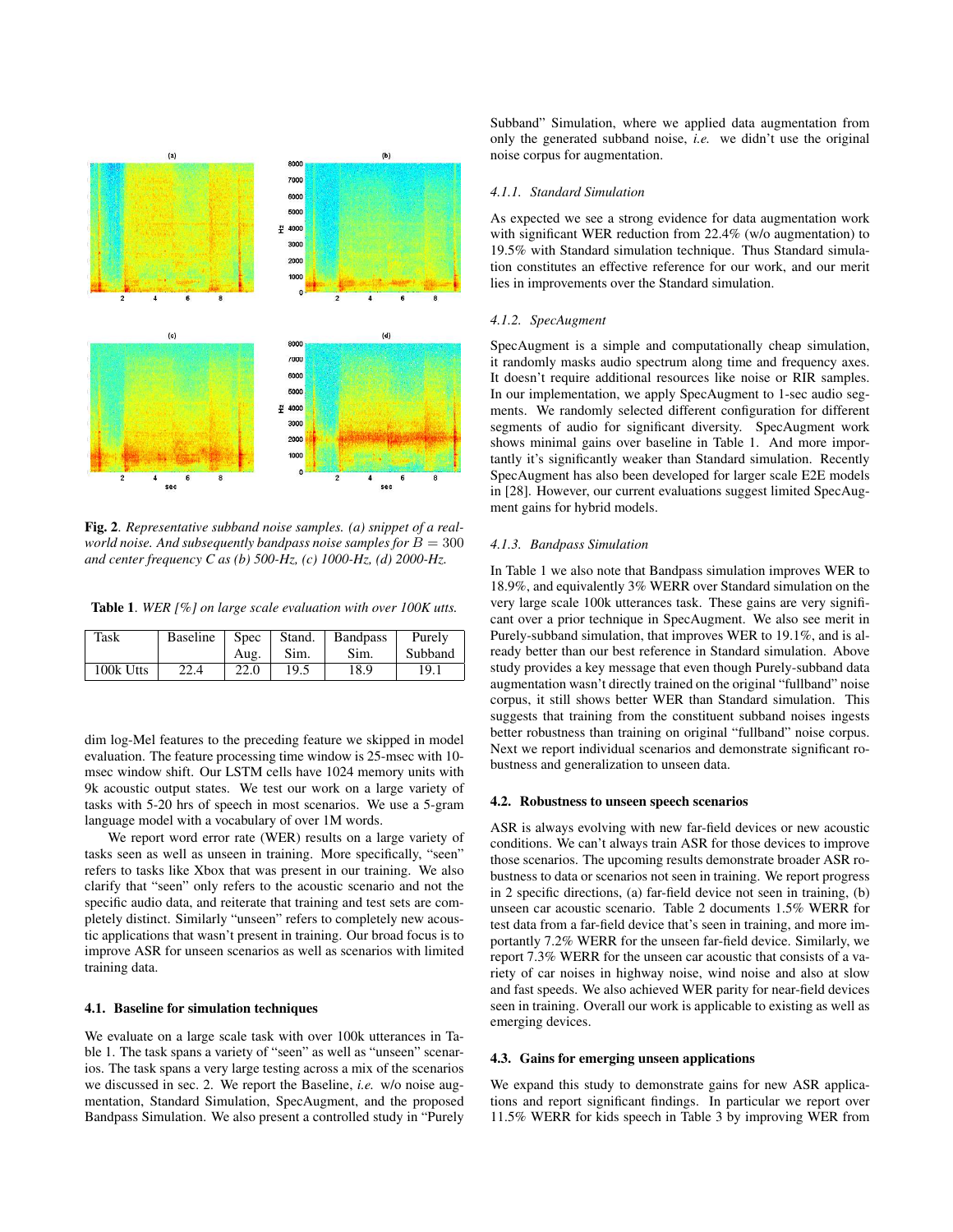| <b>Tasks</b>  | <b>Baseline</b> | Stand. | <b>Bandpass</b> | WERR $[\%]$ |  |
|---------------|-----------------|--------|-----------------|-------------|--|
|               |                 | Sim.   | Sim.            | - Bandpass  |  |
|               |                 |        |                 | over Stand. |  |
| Far-field - A | 19.8            | 18.7   | 18.5            | 1.5         |  |
| Far-field - B | 20.2            | 16.7   | 15.5            | 7.2         |  |
| (Unseen)      |                 |        |                 |             |  |
| Near-field    | 11.2            | 9.9    | 9.8             | 1.0         |  |
| Car Noise     | 24.7            | 19.2   | 17.8            | 7.3         |  |
| (Unseen)      |                 |        |                 |             |  |

Table 2. *WER [%] on seen and unseen acoustic scenarios.*

Table 3. *WER [%] on new ASR applications.*

| <b>Tasks</b>       | <b>Baseline</b> | Standard | <b>Bandpass</b> |
|--------------------|-----------------|----------|-----------------|
|                    |                 | Sim.     | Sim.            |
| Kids Speech        | 31.3            | 24.4     | 21.6            |
| New App. - C       | 14.6            | 14.6     | 14.0            |
| <b>EN-Dialects</b> | 26.9            | 24.4     | 24.0            |

24.4% for Standard simulation to 21.6%. That improves the overall WERR over baseline from 22% for Standard simulation to 31% in our work. We note that, in comparison all the tasks we evaluated, Standard simulation shows significantly larger gains for kids speech, and the trend holds for Bandpass simulation as well. Kids speech is a challenging task due to evolving nature of their speech. Our training data has very limited kids speech as it's significantly hard to collect kids data at scale for ASR training, and perhaps above factors explain a larger role for data augmentation for kids speech.

We also report a new application "C", where we improve WER from 14.6% to 14.0%, a 4% WERR. We also present a study on English-dialects, where WER improves from 24.4% to 24%. Improving unified ASR for a variety of English dialects is an important objective. We see some improvements and expect future work for additional gains.

#### 4.4. Robustness to synthesized noisy data

In Table 4 we report a study on digitally adding unseen noise to Near-field task at SNRs 10-15 dB. The noise data is from a large scale noise corpus including our internal resources, MUSAN [27], and resources from Youtube. We note a strong merit in Bandpass simulation, it improves WER from 17.8% for Standard simulation to 16.5%, a 7.3% WERR. We continued the evaluation on bandpass noise samples generated from test noise corpus. There we chose  $B \in \{150, 500, 1000\}$  to avoid a direct match with (1) in training. As expected we report larger gains over Standard simulation, improving WER from 17.1% to 14.6%. In Sec. 2 we also noted audio capturing devices that may record audio in 8-kHz. Much of our prior evaluation was conducted on 16-kHz audio. In Table 4 we downsampled data to 8-kHz and report additional merit in our data simulation technique.

## 5. DISCUSSION

We also analyzed a few audio examples where our work resulted in lower WER. Fig. 3 illustrates representative examples. Fig. 3 (a) shows speech in presence of a complex and vibrant background noise. Fig. 3 (b) includes background noise from knocking on a

Table 4. *WER [%] on specific studies with synthesized data.*

| Tasks                | <b>Baseline</b> | Standard | <b>Bandpass</b> |
|----------------------|-----------------|----------|-----------------|
|                      |                 | Sim.     | Sim.            |
| Near-field           | 11.2            | 9.9      | 9.8             |
| + Noise              | 24              | 17.8     | 16.5            |
| + Subband Noise      | 21.6            | 17.1     | 14.6            |
| + Downsample (8-kHz) | 25.2            | 15.0     | 13.9            |



Fig. 3. *Speech spectogram for representative utterances that improved from bandpass simulation work.*

door. It's satisfying to note that our work benefited those realworld usage examples, and shows promising generalization from our approach.

A conceptual difference between our work and SpecAugment in [22] is that our techniques closely mimics physical world and related noise sources. Our work additionally benefits from novel bandpass filters that are expected to model and reflect ambient noises present in diverse acoustic scenarios. Furthermore, SpecAugment may be unsuitable for conventional hybrid DNN-HMM approaches that's trained at frame-level. There, completely nullifying acoustic frames and mapping them to different acoustic senone targets can lead to training issues.

A future direction of this work can consider additional focus on bandpass filter designs. Besides bandpass filters, we can also design filters with a variety of frequency responses. The choice of the parameters like center frequency and filter bandwidth are also natural considerations.

# 6. CONCLUSION

In this work we targeted acoustic robustness to new ASR applications that may not be adequately represented in training. A large scale ASR service may not have prior information about specific ASR application, so robustness and generalization of ASR accuracy across large use cases is critical. We proposed data augmentation from subband noise samples and demonstrated significant gains over a much stronger reference in Standard data simulation. We noted 7% WERR for far-field acoustic conditions not seen in training. We also improved kids speech by 11% relative. We continued to demonstrate merit on new acoustic applications and narrowband 8-kHz data.